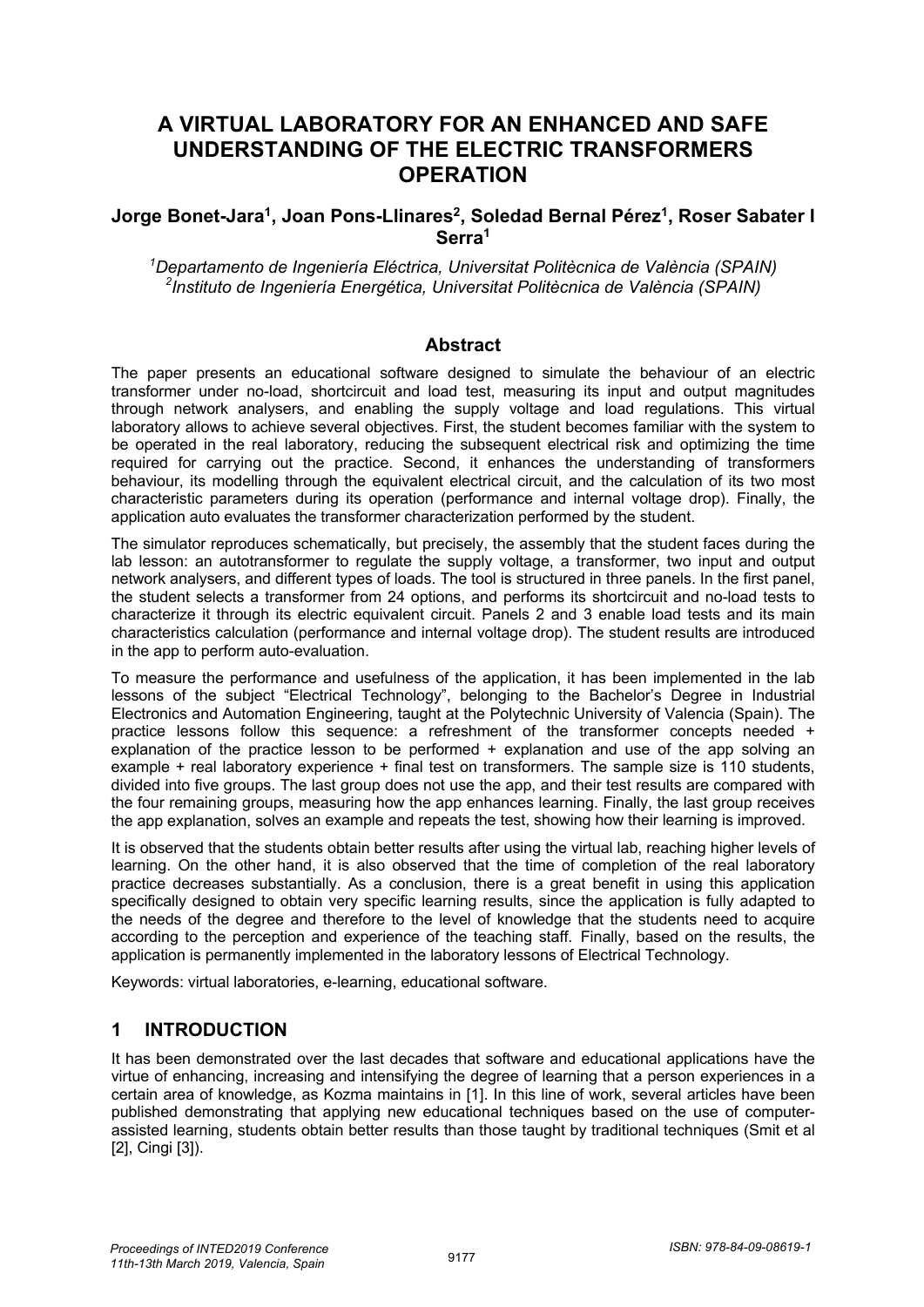The advantages of these new learning techniques are even more visible when we focus on the field of engineering, where often the complicated systems and equations that are handled hinder a global vision of the problem and an "on time" resolution. In this regard, many authors emphasize the importance of having computer programs in the classrooms that allow training and instruction of students in various engineering problems: these teaching methods should be extended throughout the universities, as Şeker maintains in [4]. The base of this training and instruction mostly resides in the safe and self-taught formation that the student gets when he is able to, in a fast and simple way, change and play with the diverse parameters of the inputs of processes and systems, which are sometimes complicated, being also able to visualize what effects these modifications have on the output variables. This would not be possible without the help of simulation programs or virtual laboratories. Through these methods, a deeper understanding of the physical principles underlying these problems is achieved, as well as a greater development of procedural abilities and skills when facing those same situations in real life, as demonstrated by Kollöffel & De Jong [5], with their virtual laboratory for the simulation of processes, systems and phenomena related to electrical circuits.

This paper presents an educational software, in a completely independent executable .exe format, that allows to simulate the operation of a three-phase power transformer (TPPT), to serve the students as help and support in their understanding of the TPPT use and operation. Among all the industrial devices that are taught throughout the course ("Electrical Technology" of the "Degree in Industrial Electronics and Automation Engineering " taught at Universitat Politècnica de València), the TPPT has been chosen because of its high use in industry and its high risk of use in the laboratory. Over the years, it has been observed that the students find serious difficulties when facing the assembly of the TPPT test bench, as well as in the performance of the tests owing to the lack of previous experience. Moreover, the dangerous voltage in these sessions does not allow to quickly perform several tests and increase learning. Therefore, an application that faithfully reproduces the real assembly that students have during that session has been designed and build. The virtual laboratory introduces the student to the TPPT, favouring a fast, safe and effective learning. Moreover, it facilitates the lab tests performed afterwards. To achieve this goal, both the behaviour of a TPPT under its most characteristic tests and the measure and regulation devices are simulated. As far as the authors know, there is currently no application specifically aimed at this purpose and under the proposed format: although it is true that in universities, computer-aided training is frequently used through programs such as Matlab and its extension Simulink, LabView, etc., these require previous knowledge of programming in these languages. However, the application here presented does not require such knowledge, since it has a comfortable graphical user interface: their only concern is interacting with the input and output parameters. To measure the performance of the application, three parameters (student satisfaction, improvement of knowledge level and time) will be analysed throughout test questions, surveys and direct experience from the professors.

# **2 OBJECTIVES**

Learning in a high risk laboratory is limited, because it is not possible for the student to easily test the material of the lab due to the electrical danger. Therefore, limited number of tests can be performed in one lab session, restricting the learning. In addition, the lack of students experience with the devices used leads to requiring too often the teacher's help to solve problems that would not exist if they have had, in somehow, previous experience with the devices they are dealing with. That same lack of previous experience with the apparatus of the laboratory also translates into an insecure operation, which can be extremely dangerous, especially considering that they are electrical appliances operating at dangerous voltages. Moreover, an improper devices handling can lead to its damage, falling into, not only more delays, but also to the device destruction.

Due to these two problems, this lab sessions are not only dangerous, but also there is not enough time to reach all the learning objectives. The key to achieve all the goals of learning lies in the level of prior knowledge that the student is able to acquire in a practical and interactive way before entering the laboratory. Therefore, an application that simulates the operation of the laboratory, quickly reproducing diverse operating conditions, is especially useful for the student to interact and play safely with the different devices and their characteristic parameters, learning the basics about its operation as well as assimilating the basic routines to be carried out during lab session. It can be concluded that the final goal is to provide students with an application that allows them to self-acquire a series of prior knowledge in an easy, quick, save and interactive way. Specifically, as regards the TPPT, these objectives of prior knowledge can be subdivided into two classes: those related to the theoretical framework of the operation of the TPPT and those related to the physical operation of it.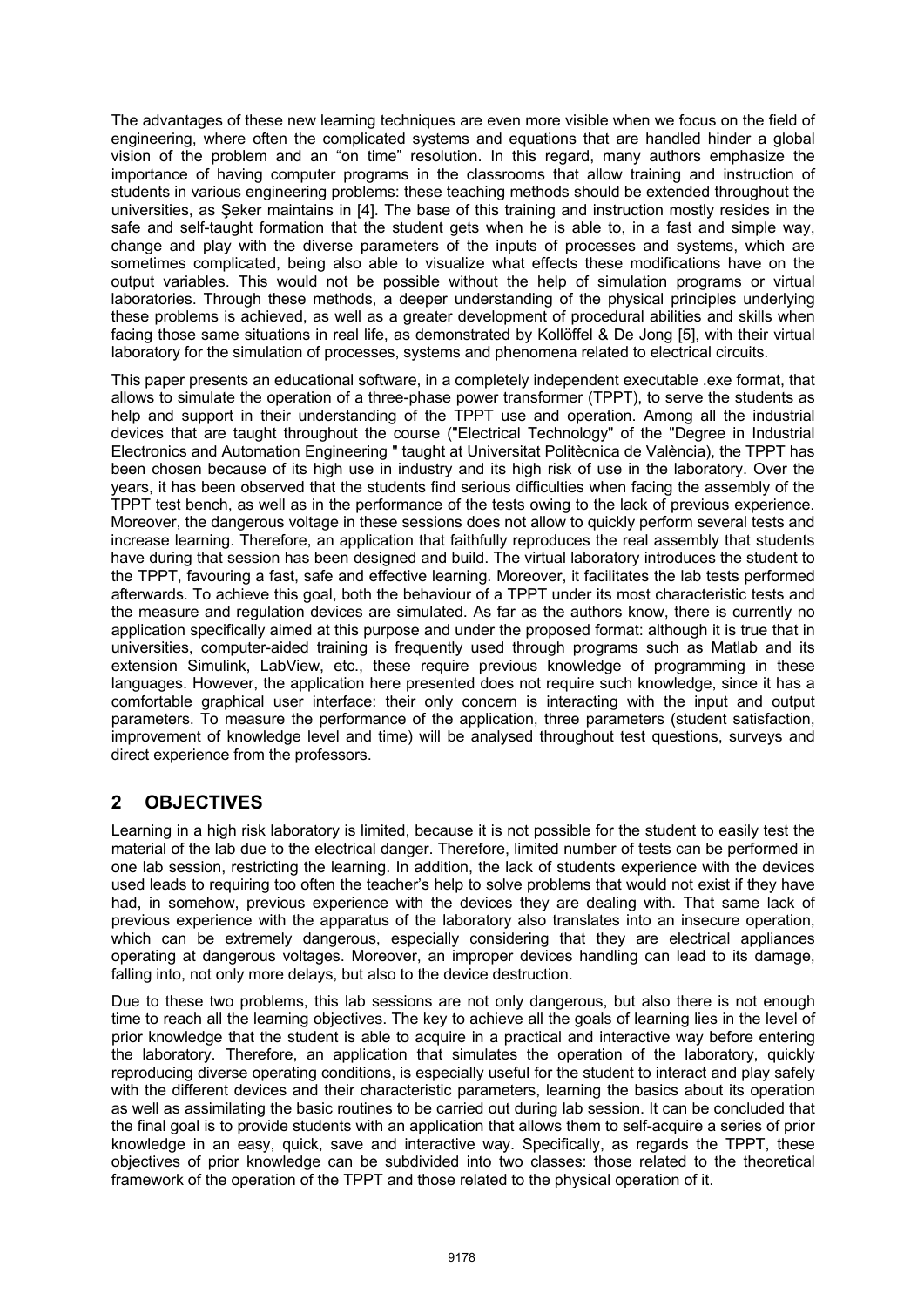## **2.1 Theoretical learning objectives**

The main objective is the understanding of the TPPT through the model known as "Equivalent Electric Circuit" (EEC). The EEC model is based on the representation through resistors and reactances of the electric circuits of the primary and secondary windings and their consequent coupling. So, in permanent regime, you can have an easily solvable circuit away from the resolution of complicated differential equations, which is very useful for the student when it comes to understanding the basic concepts of the transformer. This circuit, depicted at the bottom of Fig. 1, consists of four parameters:

- $-R_{cc}$ : Shortcircuit resistance.
- $-X_{cc}$ : Shortcircuit reactance.
- $\,$   $R_{Fe}$  : Iron losses resistance.
- $\left. -X_{\mu}\right.$ : Magnetizing reactance.

The objective is that the students understand and are able to obtain (through no-load and shorcircuit tests), the four parameters that characterize the EEC. Moreover, since these tests are easily and quickly performed with the virtual laboratory, which contains data of several TPPTs with different powers, the students can perform several tests and observe how the CEE parameters vary with the power of the TPPT chosen. This learning goal is impossible to be achieved in a physical laboratory.

As a second objective, the students will be familiarized with the two most characteristic parameters of a TPPT during its load operation: the internal voltage drop and the performance. The virtual laboratory allows the students to see the characteristic curves associated with these two parameters and how they vary according to the level and type of load (more or less inductive/resistive/capactive). Finally, the students obtain the values of these parameters in different operation points simulated (different level and type of load), and the app allows them to depict these values together with the entire curve.

## **2.2 Practical learning objectives**

Through the use of the application, the students must learn how to perform the tests (shortcircuit, noload and load), and more particularly what order to follow with the tests, the connections to be made, and the conditions to be set. These three questions are addressed through the application as follows:

The short circuit test is the most dangerous to be performed by the students, which is why it is the first to be carried out and under strict supervision of the teacher. In order to make the student aware of this, the application shows the tests sequentially: shortcircuit, no-load and load.

The graphical interface guides the student through the sequence of connection between the different devices in the test bench, so that when he faces the assembly in the lab, he has a basic idea of what equipment he is going to use and which is the order of connection.

The supply conditions are very different for each test, and the confusion between one test and another can lead to disastrous effects for the TPPT itself and for the different measuring devices coupled. For this reason certain control elements have been placed in the application in order to indicate the student if he has exceeded or has not reached the limit conditions shown in Table 1.

|        | <b>Shortcircuit</b> | No-load       | Load          |
|--------|---------------------|---------------|---------------|
| Supply | Rated current       | Rated voltage | Rated voltage |

|  |  | Table 1. Supply conditions. |
|--|--|-----------------------------|
|  |  |                             |

Therefore, the student will learn with the use of the application the steps to take to perform all the tests and the conditions that must be set in each of them. Moreover, especial emphasis will be placed, though the application, on the softness with which the supply voltage has to be varied during the shorcircuit test in order not to reach levels of currents that could melt on of the windings or make the protections trip.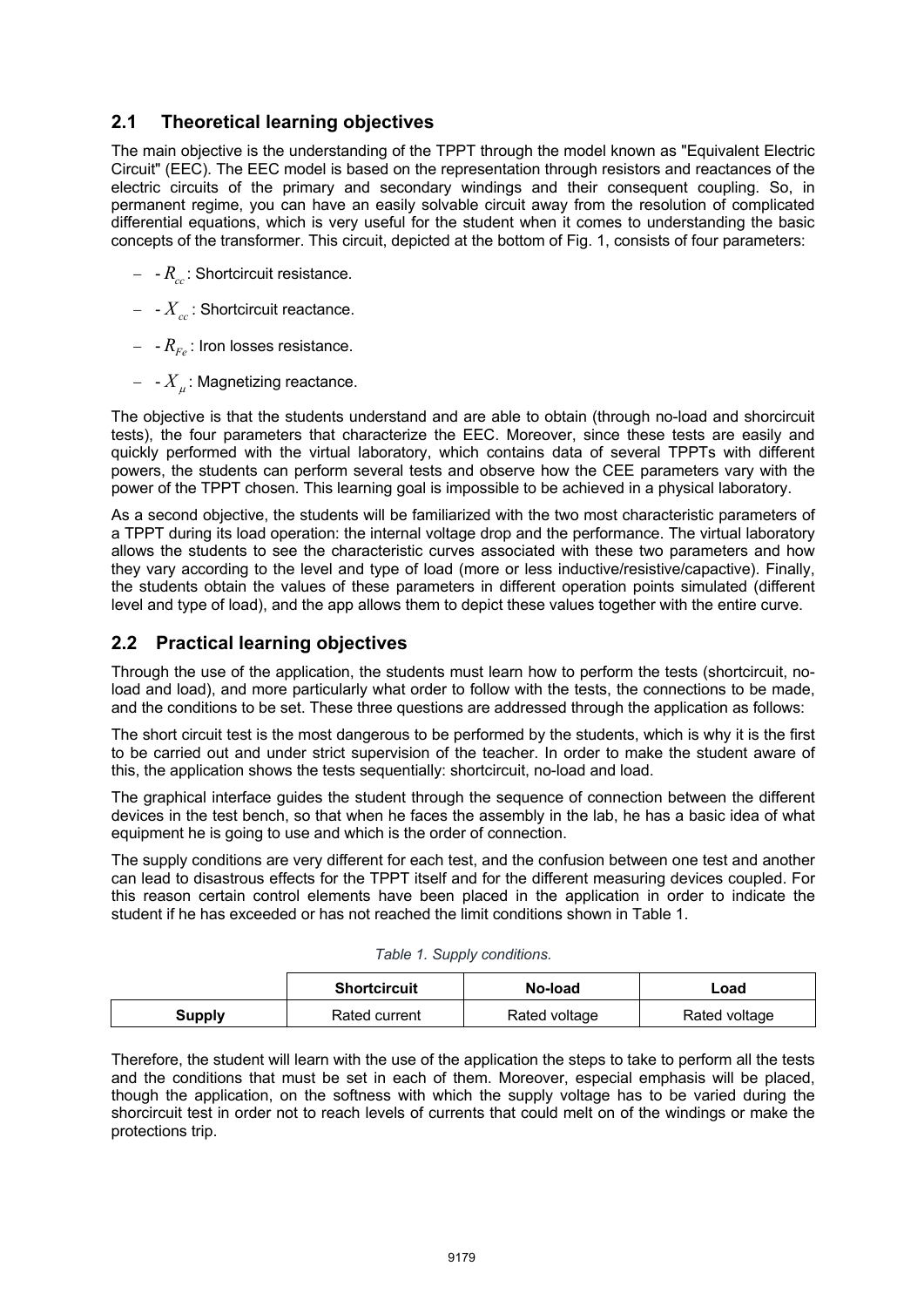## **3 METHODOLOGY**

This section describes the methodology applied to measure the impact of the virtual laboratory in the knowledge achieved by the students that take the TPPT laboratory sessions of the subject "Electrical Technology". First of all, the sequence of activities that take place during the laboratory session must be clarified:

- Brief theoretical introduction: the key theoretical concepts dealing with the TPPT, which will be used and embraced during the lab session, are presented.
- Use of the virtual laboratory (explained through 3.1): the students follow a detailed guide (without any explanation to improve their autonomous work capabilities), which introduces them to the virtual laboratory and enables to perform the calculations with at least one TPPT; the application enables a self-assessment.
- Laboratory tests: the students enter the real laboratory and physically perform the TPPT tests.
- Evaluation of the learning achieved: a test is performed to evaluate if the students have achieved the learning goals.

The subject has a total of 110 students, which have been divided into 5 groups of 22 people each. Within the same group the students are grouped in pairs of two. In order to evaluate the virtual laboratory performance, one of the groups was asked to use the application after the real laboratory tests and after solving the final test. This way, the different results between this group and the rest can be compared. The test is described in Subsection 3.2, while the results obtained are presented in subsection 4.1. In addition, all the groups were given a satisfaction survey (described in Subsection 3.3), asking them about different aspects of the application and whether it had helped them or not to achieve the learning objectives. The results of this survey are presented in Subsection 4.2.

### **3.1 Description of the application**

It is an application programmed and developed through MATLAB using its GUI editor. Despite of that, the app is a standalone, so it does not require MATLAB to work: it only requires an installer and the .exe file. This way, a powerful computer is not required, due to its low computational load. This gives great versatility to the distribution and installation of the software in the different classrooms assigned to the lab sessions.

As mentioned above, the app simulates a virtual laboratory that reproduces in a schematic but precise way, the assembly that students will later carry out during the lab sessions, so that they can practice with it safely. This assembly consists of: power supply + autotransformer + network analyser in primary winding + transformer + network analyser in secondary winding + load. These elements can be distinguished in centre part of Fig. 1, from left to right, just on top of the EEC drawn. The power supply + autotransformer is simulated through a slider bar that the student can move by means of the arrows at their end for a fine adjustment, or by sliding the bar for a gross adjustment of the voltage value (Fig. 1, left). The network analysers are simulated through two panels at the input and output of the transformer where the values of voltage, current, active power and reactive power are shown, in the same way they are shown by the physical laboratory analyser. Finally, transformer and load are represented schematically (centre and right par of Fig. 1), the first through its rated values, and the second through the active and reactive power that the TPPT would consume if it was ideal.

The entire application is structured in three panels (explained in the three following subsections). The panels are dedicated to totally different activities, but interrelated. The first panel is dedicated to obtaining the four parameters that characterize the EEC, the second to obtain the internal voltage drop and the performance of the transformer by an exact method, and the third to obtain these same two parameters but by an approximate method.

The procedure to follow is: the application is initialized, a transformer is selected from among the 24 available (top-left selector in Fig. 1), the rated values of it are shown in the transformer (represented in the middle), and the different tests and loads are selected (top-right selector in Fig. 1). The activities of the three panels are then completed (the first panel is the one selected by default). A detailed guide has been written so as to allow students to perform a totally autonomous use of the application, favouring a transversal competence such as autonomous learning and culminating in self-evaluation by the applications itself.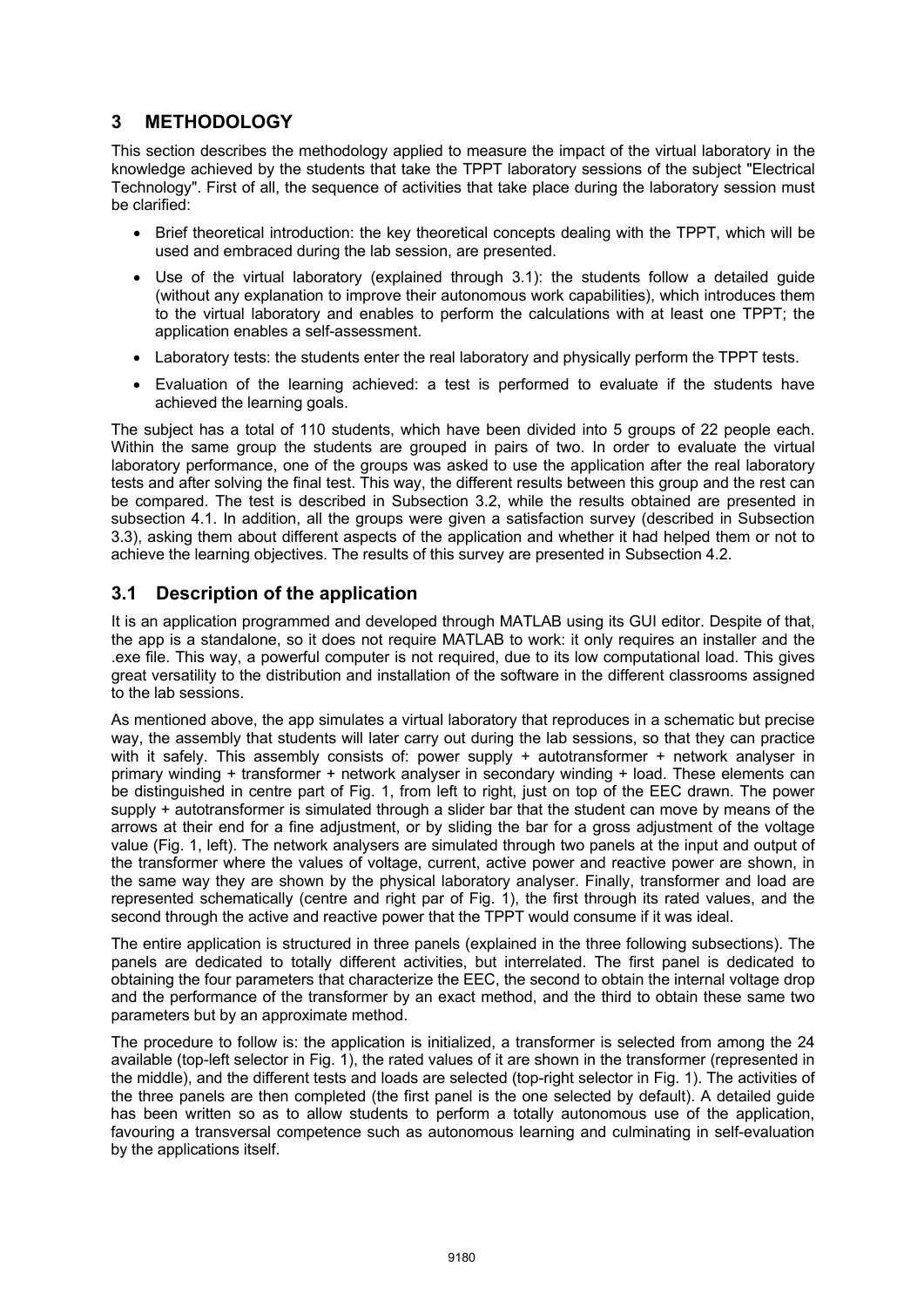

*Figure 1. General view before starting the shortcircuit test.* 

### *3.1.1 Panel 1: Obtaining the equivalent circuit parameters.*

The objective of this panel is to provide the students with experience in obtaining the EEC parameters through no-load and short circuit tests. In addition, it is intended that students assimilate the supply conditions associated with these two types of tests to improve their security and that of the devices used when the real laboratory tests are performed.

Once the transformer is selected and loaded, the student will select the shortcircuit test from the test list, since, as during the lab session, this will be the first test to be carried out. The student must move the slider-bar which regulates the voltage smoothly so as not to exceed the rated current. This way, the student will assimilate and practice that during the shortcircuit test, little voltage variations involve large current variations, so that he has to be quite careful. In order to facilitate this process, four bars have been provided with marked limits (rated limits), one for voltage and the other one for current on both sides of the TPPT, measuring those magnitudes at the entry (primary winding) and exit (secondary) of the TPPT. Those bars increase or decrease with the movement of the slider bar, and therefore with the supply voltage. The current bars increase very quickly for the shortcircuit test.



*Figure 2. Shortcircuit test.* 

Finally, the student will use the values of current, active power and reactive power provided by the primary network analyser to obtain the first two parameters of the EEC using the following formulas:

$$
R_{cc} = \frac{P_1}{3I_1^2} \qquad \qquad X_{cc} = \frac{Q_1}{3I_1^2} \tag{1.1}
$$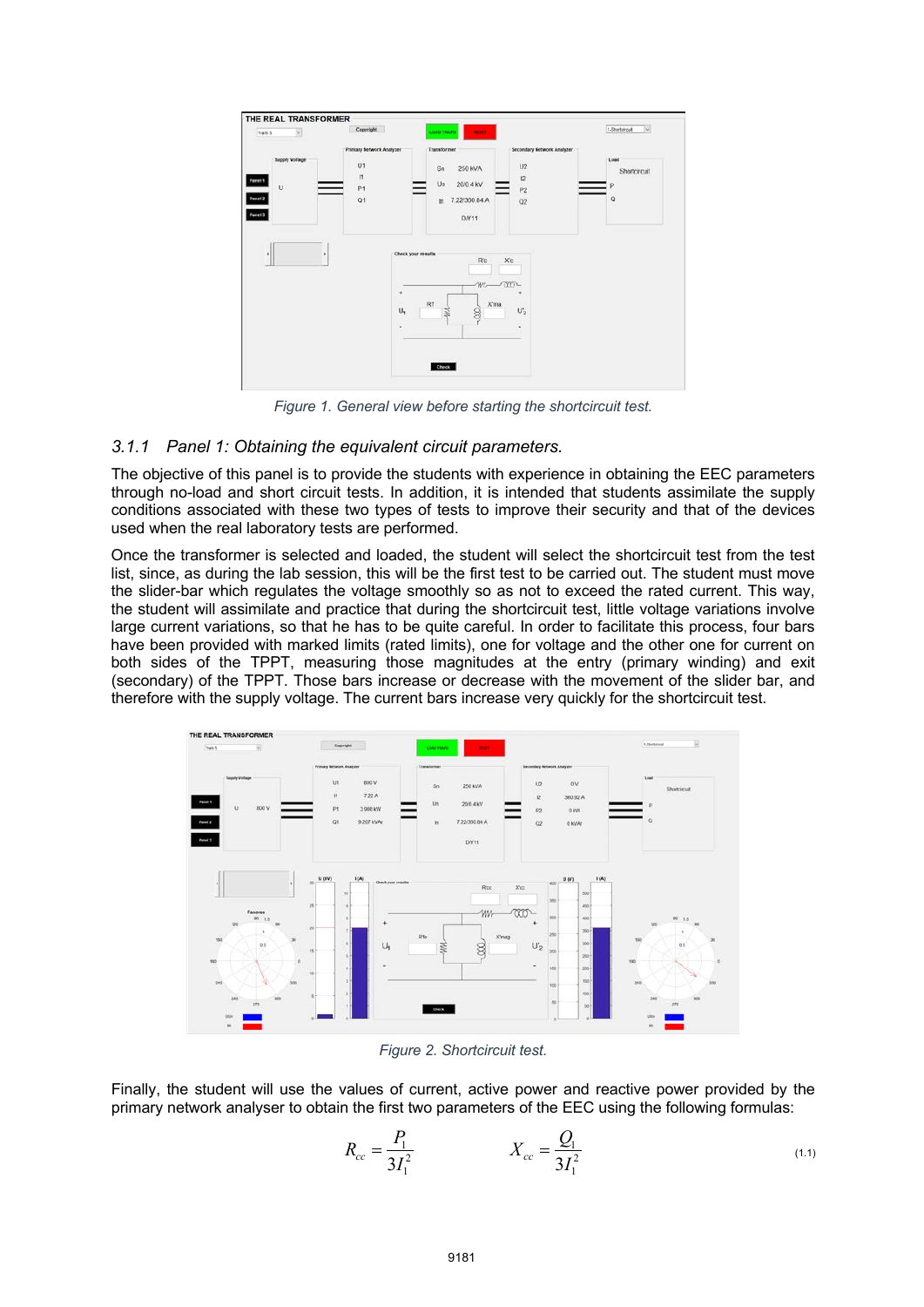Next, the student will select the no-load test to obtain the remaining parameters. In this case, the student will realize that during the no-load test the current flowing through the primary winding is very small so that the voltage regulator can be handled with more ease, varying the voltage until it is equal to the rated value. Once the voltage is adjusted, the student will measure the active power and reactive power and obtain the last two parameters through the following formulas:

$$
R_{FE} = \frac{U_1^2}{P_1} \qquad \qquad X_{\mu} = \frac{U_1^2}{Q_1} \tag{1.2}
$$

Finally, the student can verify on the EEC if the results obtained are correct, by entering each of the values in its corresponding box and clicking "Check". A red check will appear in that case:



*Figure 3. Checking the results of the first activity.* 

#### *3.1.2 Panel 2: Internal voltage drop and performance. Exact method.*

This second panel is designed for the student to become familiar with and embrace two of the most important parameters of a transformer operating in load conditions: performance and internal voltage drop. For this purpose, there are nine different loads adapted for each transformer, corresponding to three load levels and three different power factors, with the aim that students sees how the performance and voltage drop are modified according to the typology of the load:

|                     |         | <b>Load level</b> |        |        |
|---------------------|---------|-------------------|--------|--------|
|                     |         |                   | 0.9    | 0.7    |
|                     |         | Load 1            | Load 2 | Load 3 |
| <b>Power factor</b> | 0.6(i)  | Load 4            | Load 5 | Load 6 |
|                     | 0.48(c) | Load 7            | Load 8 | Load 9 |

*Table 2. Composition of the loads for the load test.* 

First, the student will select load number one and bring the voltage level of the primary to its rated value, just as the load test will be carried out during the real lab session. Once the voltage is adjusted, the student will select panel 2 and after recording the values of voltage and active power, he will obtain the internal voltage drop and the performance by means of the following formulas:

$$
\eta = \frac{P_2}{P_1} \qquad \qquad \varepsilon_c = \frac{|U_{2,0}|-|U_2|}{|U_{2,0}|} \qquad (1.3)
$$

Finally, he can check the results by entering the values in each of the boxes show in Fig. 4 and double check them by plotting each result above the performance and voltage drop curves associated with each power factor. In this way, the student will also become familiar with the shapes that these curves usually adopt and how they vary depending on the power factor of the load.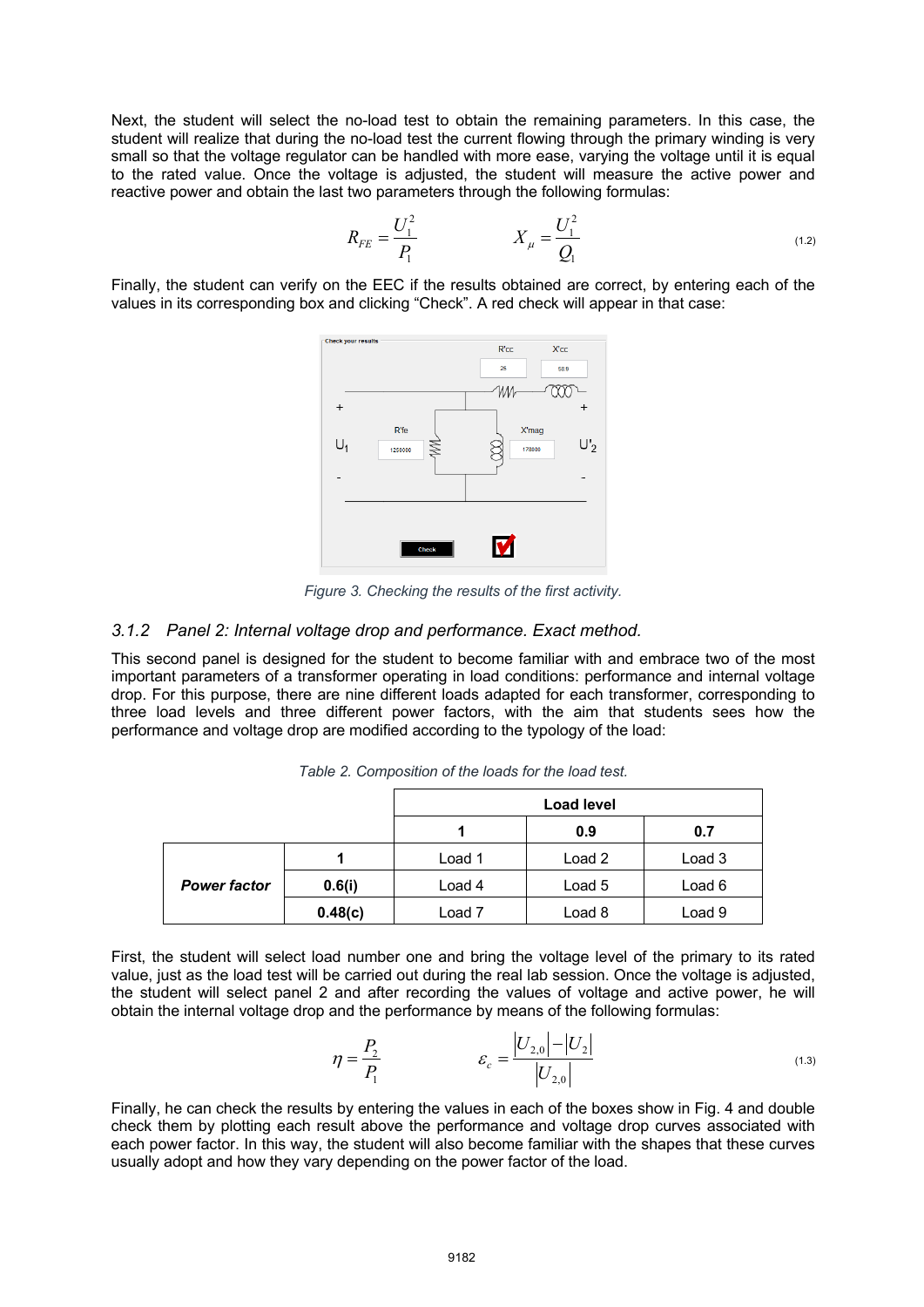

*Figure 4. Checking the results of the second activity.*

### *3.1.3 Panel 3: Internal voltage drop and performance. Approximate method.*

During theoretical classes, the student is taught an alternative method for calculating performance and internal voltage drop. This is an approximate method, but in turn helps the student to relate concepts used during the sessions such as shortcircuit power, no-load power or load level. In this regard, a third panel has been designed where, by means of using the nine loads as in the previous panel, the student will calculate these two parameters following the following formulas:

$$
\eta \approx \frac{C \cdot S_N \cdot \cos \varphi_2}{C \cdot S_N \cdot \cos \varphi_2 + P_0 + C^2 P_{CC}} \qquad \qquad \varepsilon_c \approx C \cdot \varepsilon_{cc} \cdot \cos (\varphi_{cc} - \varphi_2) \qquad (1.4)
$$

Thanks to the graphic representation of the exact performance and voltage drop curves, the student will be able to see how much big is the deviation introduced by the approximate method.



*Figure 5. Checking the results of the third activity.*

### **3.2 Test description**

The test was designed to cover all the learning goals that the student was supposed to achieve during the practical session. It was formed by ten questions, structured as follows:

- 4 questions about the EEC parameters ( $R_{FE}$ ,  $R_{cc}$ ,  $X_{\mu}$ ,  $X_{cc}$ ).
- 4 questions about performance and voltage drop (2 for exact and 2 for approximate method).
- 2 questions about conditions in the tests and physical meaning of the parameters.

Therefore, the student must answer a total of 10 questions. All data is given as screen captures of the virtual laboratory app, specially showing the resulting measures of the primary and secondary analysers. There are several versions of each question: every time the exam is called from the assessment platform, a version of each question is chosen randomly (as seen in Fig. 6). The questions are written in both Spanish and English. The aim of this system is to avoid repetition of the same exam for different students. If the solution is numerical, the right answer is considered with a certain tolerance. The last 2 questions are multiple choice ones, about conditions in the tests and physical meaning of the parameters (as seen in Fig. 7). In this case, each question has four possible answers.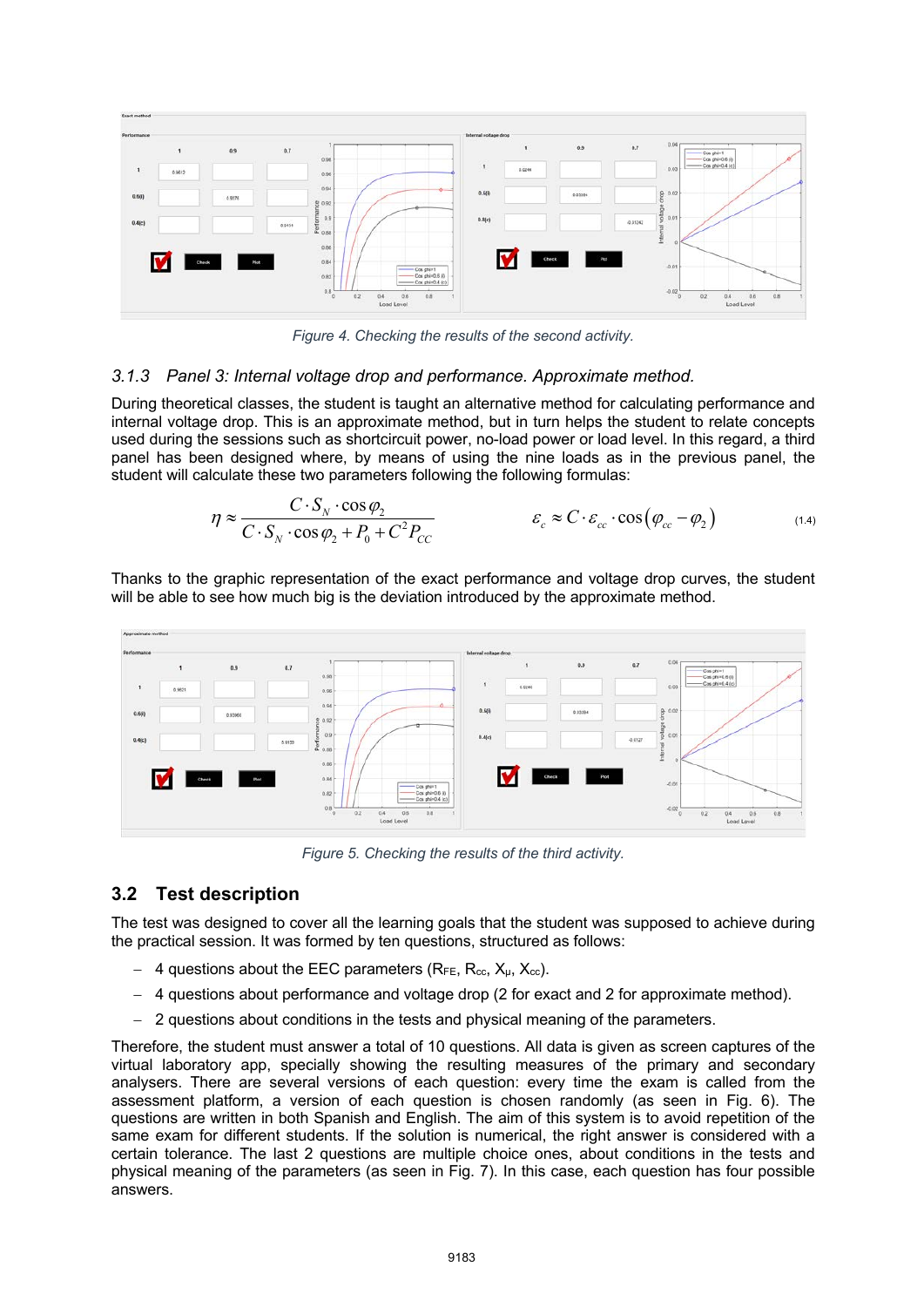| Analizador de Redes Primario |            | Transformador |                  | Analizador de Redes Secundario |        |
|------------------------------|------------|---------------|------------------|--------------------------------|--------|
| U1                           | 20000V     | Sn            | 109 kVA          | U <sub>2</sub>                 | 420 V  |
| 1                            | 0.15A      |               |                  | 12                             | 0A     |
| P <sub>1</sub>               | 1.201 kW   | In            | 3.15/149.84 A    | P <sub>2</sub>                 | 0 kW   |
| Q <sub>1</sub>               | 5.063 kVAr | Un            | 20/0.42 kV       | Q2                             | 0 kVAr |
|                              |            |               | Y/Y <sub>0</sub> |                                |        |
|                              |            |               |                  |                                |        |

Pulse para ver instrucciones adicionales

En el ensayo en vacio de un transformador se obtienen las lecturas que aparecen en la imagen. Calcula Xm referida al primario: In the open circuit test, the readings obtained are the ones on the picture. Calculate Xm, referred to the primary side:

Ohms

*Figure 6. Example of question with numerical answer.* 

En un ensayo en vacío:

In an open circuit test:

○ A. La corriente en el primario es la nominal, y la del secundario también.

The current in the primary side is the nominal one. The same in the secondary side.

○ B. La tensión del primario es la nominal, y la del secundario también.

The voltage of the primary side is the nominal one. The same in the secondary side.

○ C. La corriente del primario es la nominal, y la del secundario un 10% mayor que su valor nominal.

The current in the primary side is the nominal one, in the secondary 10% higher of this nominal value.

○ D. La tensión del primario es la nominal, y la del secundario un 10% menor que su valor nominal.

The voltage of the primary side is the nominal one. The voltage in the secondary side is 10% lower than the nominal value

*Figure 7. Example of multilingual multiple-choice question.* 

### **3.3 Satisfaction survey description**

The survey was designed to cover the most important topics related to the objectives and the use of the app. It was formed by seven questions, where students had to give marks from one to five, one meaning fully disagree and five meaning totally agree. Those questions were:

- 1 Do you think that this application has been helpful when it comes to using electrical devices in the laboratory?
- 2 Do you think that this application has been helpful when it comes to the evaluation test?
- 3 Do you think that you have had enough time to complete all the activities that were requested in the application?
- 4 Do you think that similar applications should be used in the following lab lessons?
- 5 Do you find the graphic interface of the application easy to use?
- 6 Do you consider the application guide useful?
- 7 Do you think that this application has been helpful when it comes to understand all the concepts related to the subject?

## **4 RESULTS**

### **4.1 Assessment test**

This test has been used for assessment after practicing with the virtual lab during an hour and a half. The results of the test show very good outcome, especially for the first four questions dealing with parameters calculations: around 80-100% correct (Fig. 8). Another significant result is that questions 5 and 8 where mainly not answered. These questions deal with the approximate method of performance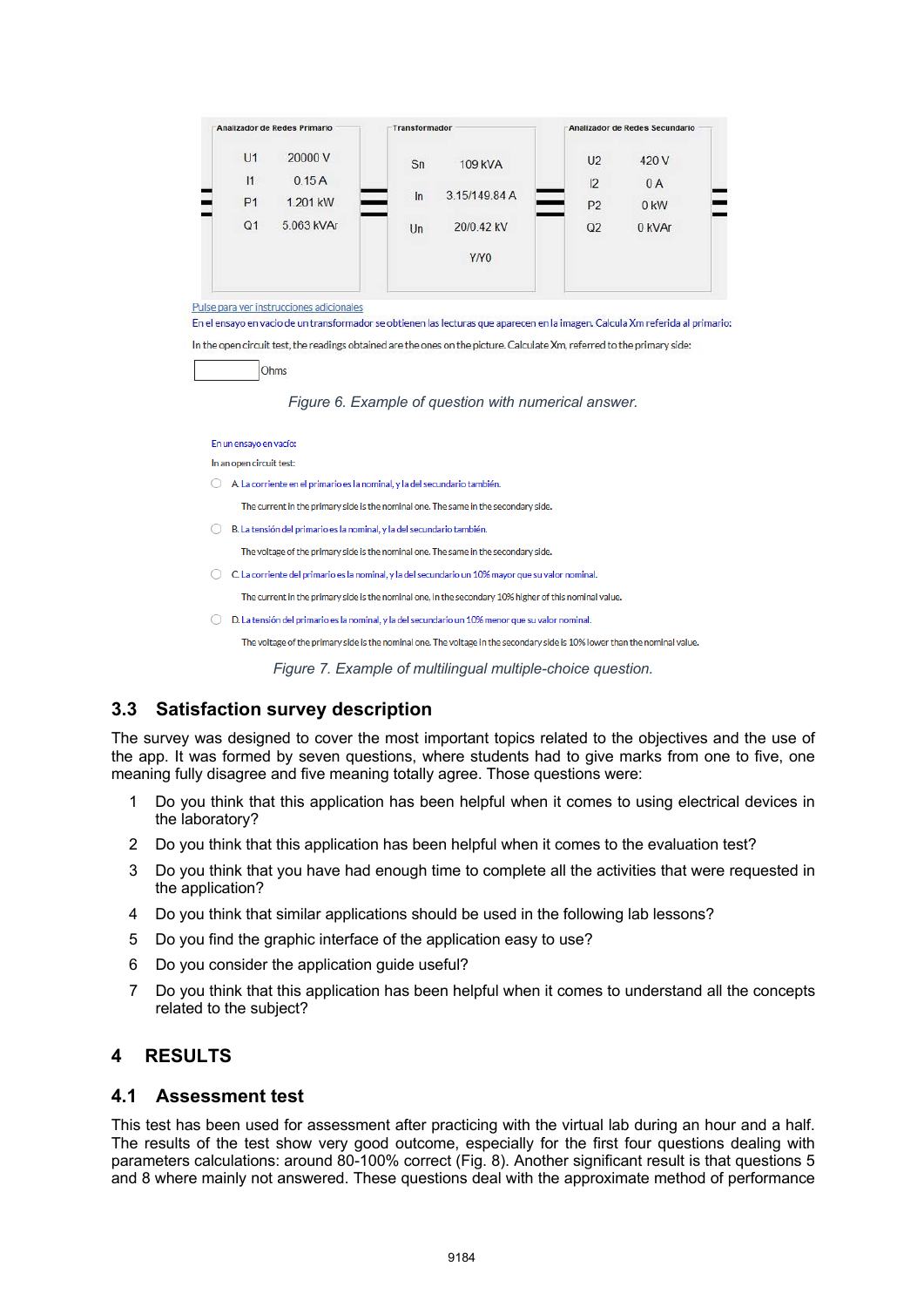and voltage-drop calculation, which was the last part of the session, which nearly non student reached. In further sessions, the use of the application third panel, related to approximate method, will be removed due to insufficient time. Nonetheless, the rest of learning goals where completely achieved.



*Figure 8. % of correct answers for each question.* 

To establish if the students are making significant use of the virtual laboratory, and if it is helping students in their learning, a group of students were asked to take the test twice: pre-test, only with knowledge from theoretical sessions and the real laboratory, and post-test, after working with the virtual lab. The results (Fig. 9) show that the number of students who pass the test increases a 46% and the average mark improves from 4.4 to 7.69 over 10. This shows how the application enhances learning.



*Figure 9. Comparison of the results before and after the app is used.*

# **4.2 Students satisfaction survey**

The survey has been used to obtain relevant information about the students opinion on the virtual laboratory here presented. Particularly, the survey asks for the performance of the application in their learning, at the level of theoretical concepts and procedural skills during the lab session, as well as to obtain information about whether the students have felt comfortable with the use of this type of application, and if they have had enough time to carry out the activities proposed in the virtual lab.

As can be seen in Fig. 10, the results obtained from the survey are good with an average score in the seven questions of 7.4. It is important to note that the best grades were obtained in those questions related to the understanding of concepts (7 and 2), procedural skills in the laboratory (1 and 2) and self-taught learning through the guide (6). Regarding the results of question 3, many students found themselves short of time when they were doing the activities of the application (not laboratory) due to the large number of exercises that were requested, in the experience of teaching staff. As explained in the last subsection, panel three will be eliminated in the next academic year. Regarding question 5, despite the fact that the grade is still very close to the average, some students encountered difficulties in the management of the program.